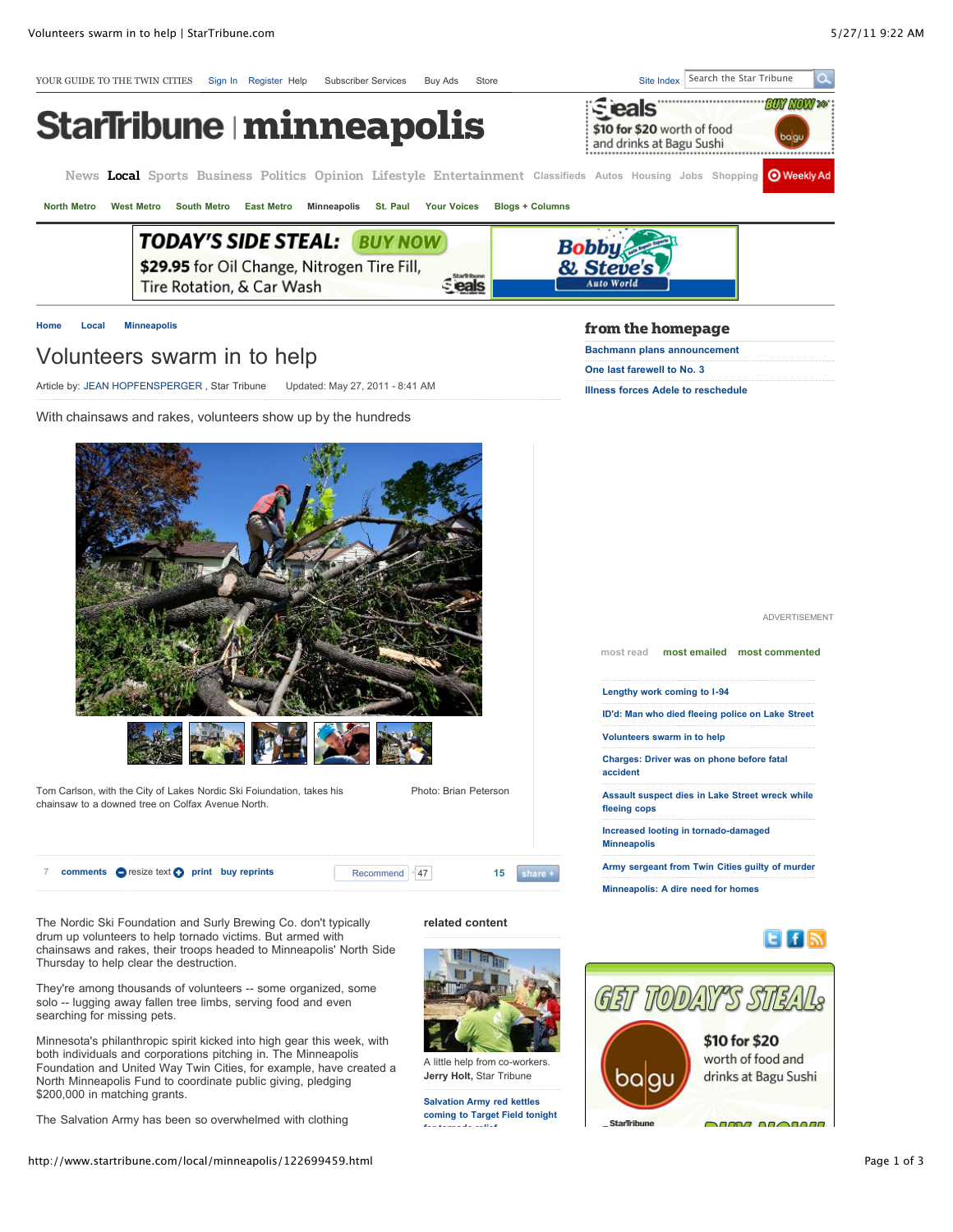donations and volunteers that it is no longer accepting either.

"We expected the community would respond; we've been overwhelmed with the number of volunteers though," said Ben Post, associate director of Urban Homeworks, a community development nonprofit in north Minneapolis that has coordinated the bulk of this week's volunteer efforts.

The small Minneapolis nonprofit will have trained and deployed nearly 3,000 volunteers by Friday afternoon. "We scheduled 250 people for each [orientation] session, but about 350 to 400 show up,'' said Ryan Peterson, development director for the agency.

About 600 people volunteered Thursday alone, he said.

Tom Carlson, an actuary from Bloomington, was among them. He knew the wife of one of the men killed in the tornado, Rob MacIntyre, and wanted to do more than watch the destruction on TV.

"We wanted to pitch in, but you can't just show up,'' said Carlson, who wound up cutting trees with his chainsaw Thursday afternoon. "So when we got the e-mail [from the Twin Cities Nordic Ski Foundation], it turned into a perfect opportunity.''

#### **Orange safety vests**

About 300 people wielding rakes, chainsaws and other tools lined up Thursday outside a nonprofit called Cross Connections, the first stop for volunteers wanting to help clean up the neighborhoods.

They were handed orange safety vests, plastic goggles, gloves and then sent to a quick orientation session before boarding a bus to the neighborhood where they would work.

"There's a lot of dangers still around,'' the trainer told the group. "There's broken glass, construction debris with nails sticking up. If you come across power lines laying down, assume it's live.

Phil Borer of Fridley was among the volunteers. An independent construction worker, he said he wanted to help rebuild the neighborhood where he grew up.

"A lot of the houses of people I knew growing up were crunched,'' said Borer. "This is my old stomping grounds.''

Jim Porath and his wife, Karen, also were in the group. Porath, like Borer, grew up not far from the streets now littered with shattered houses and uprooted trees. The couple spent the afternoon lugging big tree branches that lay across the front yards of homes onto the boulevards. "You really feel like you can accomplish something,'' said Porath. "It's so well organized.''

In fact, it was so well organized that the mass volunteer crews will end after Friday, said Post. However other volunteer opportunities will be available, just on a smaller scale.

"We've been able to accomplish an incredible amount of work,'' Post said. "Now we need the heavy equipment to come in and move the piles of brush we've left.''

### **Green check, red check or yellow check**

The Salvation Army had a similar response when it issued a call for 50 volunteers Tuesday night, according to spokeswoman Annette Bauer. By 8 the next morning, 120 had signed on.

Meanwhile students at Summit Academy OIC have been both volunteering with the clean-up and going door-to-door to help determine the condition of homes and the unmet needs of residents.

"They put a green check if the home was safe and cleared, red check if it was condemned, and yellow if something needed to be repaired, like siding torn down," said Callie Olson, a marketing associate at Summit OIC.

Corporate volunteers and donations continue to roll in. Medtronic Corp. is offering its 8,000 Minnesota employees five days of paid leave to volunteer, as well as donating \$50,000 to the American Red **Cross**.

Meanwhile Target Corp. donated \$50,000 in cash and merchandise

## עלארוסוויגרוואל אינו *Eleals*

**[for tornado relief](http://www.startribune.com/local/122717569.html)** Last update: Friday May 27,

2011 - 8:38 AM

victims.

**matched**

Salvation Army red kettles will be placed at the gates of Target Field before the Twins' game Friday night on behalf of north Minneapolis tornado

**more from minneapolis [ID'd: Man who died fleeing](http://www.startribune.com/local/minneapolis/122716194.html) police on Lake Street [Disarming burglar sought in](http://www.startribune.com/local/west/122663344.html) metro break-ins**

**[Tornado aid donations will be](http://www.startribune.com/local/minneapolis/122699629.html)**

ADVERTISEMENT





Sign up to receive daily emails with deals from great local advertisers. Start saving now. **[StarTribune.com/STeals](http://steals.startribune.com/?pcode=signup&source=promomodule)**